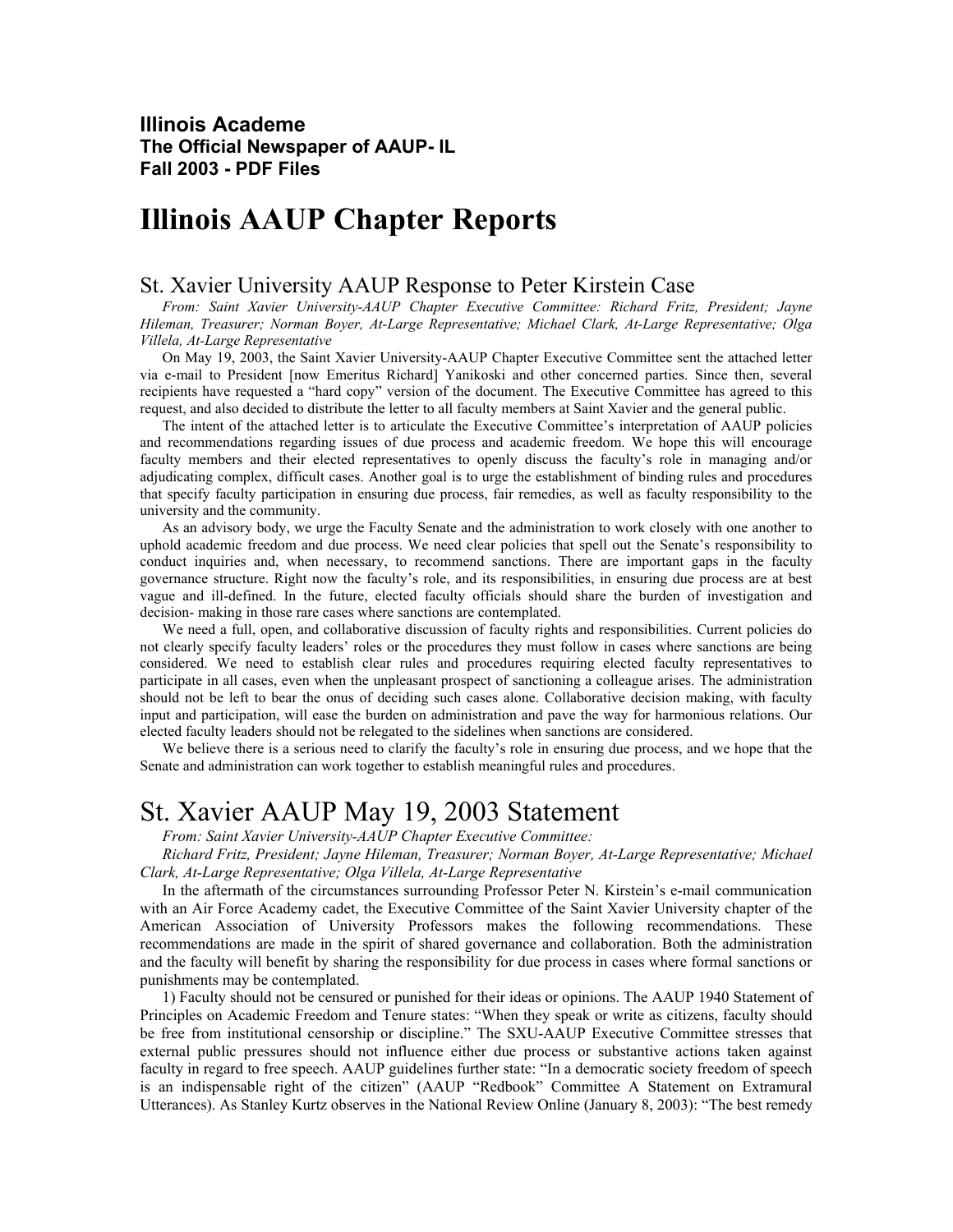for speech that offends, is more speech." Free speech is indispensable to a free society. Faculty should not be removed from the classroom for extramural utterances and activities. Suspension, dismissal, or other punishments/sanctions should not be used to restrain faculty members in their exercise of academic freedom or other rights of American citizens. (see AAUP "Redbook," Recommended Institutional Regulations on Academic Freedom and Tenure, Section 5, Dismissal Procedures). "Extramural utterances rarely bear upon the faculty member's fitness for continuing service." (AAUP "Redbook," Committee A Statement on Extramural Utterances). Professors should not be judged on their classroom teaching based on extramural statements, opinions, or activities that are unrelated to their teaching assignment.

2) Due process must precede any sanctions or punishments. Faculty members should be notified in advance of a disciplinary hearing. They should be informed in writing of the nature of the charges and of any sanctions being considered. Faculty members should also be notified in advance of the agenda and format of the hearing. (See AAUP "Redbook," Recommended Institutional Regulations on Academic Freedom and Tenure, Section 5, Dismissal Procedures).

To ensure faculty oversight and participation in future cases involving the potential sanctioning of a faculty member, the SXU-AAUP Chapter Executive Committee recommends that the Saint Xavier Faculty Senate establish a faculty committee, duly elected by the general faculty, charged with the function of rendering confidential advice. This committee should have the right to conduct its own inquiry into whether additional proceedings and sanctions are appropriate. This committee can only function properly if: 1) there is adequate communication and a mutually respectful, constructive working relationship with the administration, and 2) it has appropriate initiating capacity and a full voice in the decision making process regarding sanctions. (See AAUP "Redbook," Statement on Government of Colleges and Universities). The principles of shared governance indicate that the Faculty Senate must seek formal, binding arrangements with the administration that require all parties to adhere to relevant AAUP guidelines.

3) Post tenure review must not be used as a punitive process. Article V of the Saint Xavier University Faculty Bylaws requires: "The purpose of the [post-tenure] review is to enhance and improve the tenured faculty member's overall performance. The review process shall be formative and shall preserve academic freedom and tenure." The procedures specified in the Faculty Policies Section of the Faculty Handbook regarding post-tenure review must be respected at all times. It is not the prerogative of either the faculty member or the administration to alter, amend, or revise these procedures.

4) As discussed in the opening paragraphs of AAUP's 1940 Statement of Principles on Academic Freedom and Tenure, the economic security of the faculty member, along with academic freedom, "are indispensable to the success of an institution in fulfilling its obligations to its students and to society." The economic security of faculty members should never be threatened by contract addenda which single out an individual for his or her speech or activities. Contract addenda should never be contemplated or implemented as a means of restricting academic freedom or requiring intellectual orthodoxy or behavioral conformity.

## A Success Story at Bradley University

#### **By Joseph Felder**

At Bradley University, the faculty of a college evaluates the college dean. Each faculty member is asked to fill out a form once a year. Those forms go to the Provost. Every third year those forms and other information go to an elected faculty committee that evaluates the dean.

It was not always so. The local AAUP chapter worked long and hard to put this process in place. First there was an AAUP committee. It developed a procedure and evaluation form. They were submitted to the University Senate, which then charged its own committee, made up of faculty members, including members of AAUP, and administrators, to develop its own procedure and form. Finally, in 1991, the Senate approved a process and a form. They were written into Bradley's Faculty Handbook.

That is the system we had in place for about 10 years. Then a new Senate committee, made up of faculty and one dean, was charged with improving the process and form. The committee included AAUP members and faculty members who had chaired dean evaluation committees.

The committee first revised the forms that faculty and others are asked to fill out each year. Its revisions were accepted by the Senate. (To see the forms, go to http://www.bradley.edu/academics/fachandbook/documents/pdf/Faculty\_Handbook.pdf, pages 193–201 near the end of the Handbook.)